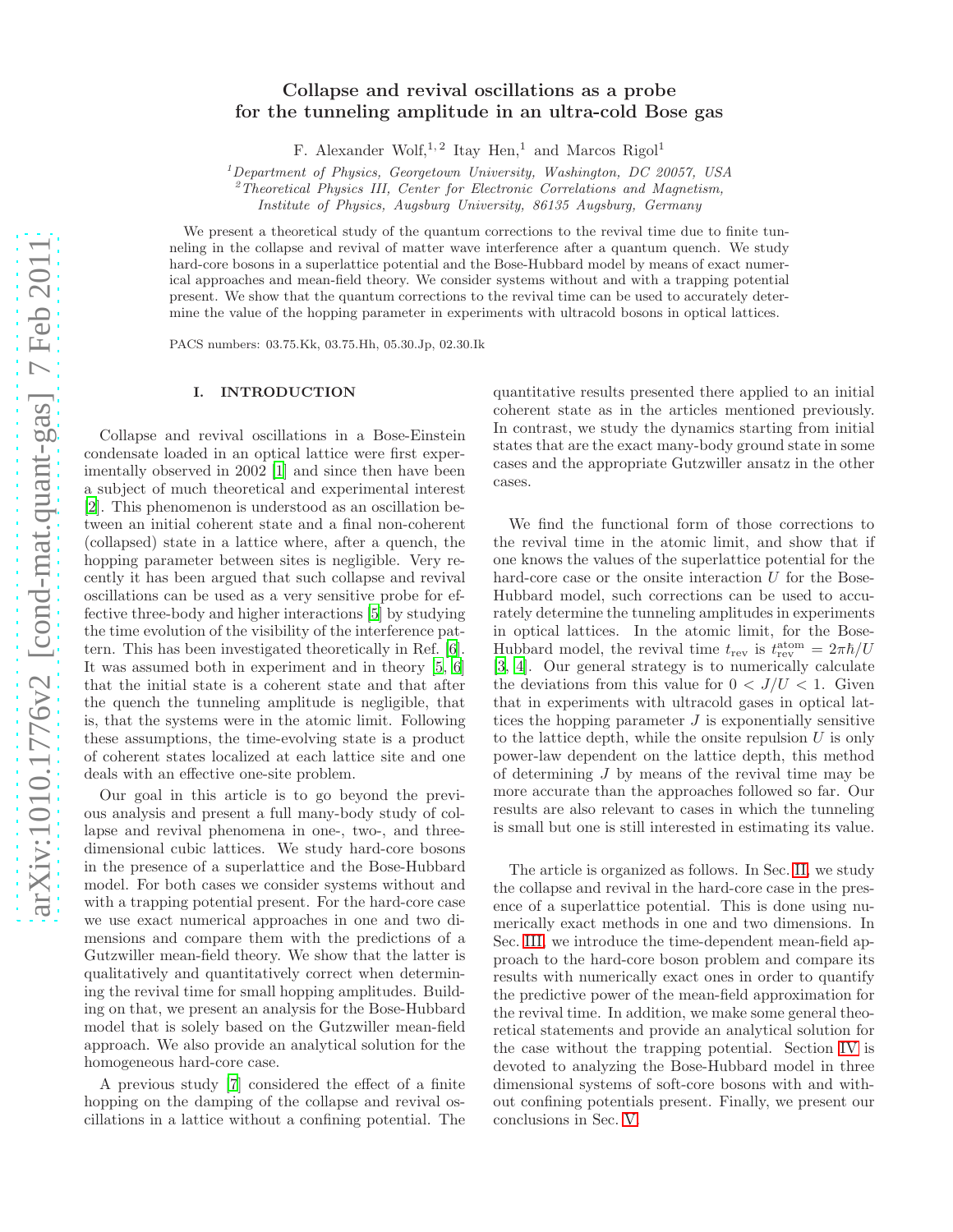# <span id="page-1-0"></span>II. NUMERICALLY EXACT RESULTS FOR HARD-CORE BOSONS IN A SUPERLATTICE

We first introduce the model Hamiltonian considered to study hard-core bosons in a superlattice. We also discuss its relation to the interaction quench in the soft-core case that is studied in Sec. [IV.](#page-7-0)

## A. Motivation and methods

The hard-core boson Hamiltonian on a superlattice with period 2 in the presence of a harmonic confining potential can be written as

<span id="page-1-1"></span>
$$
\hat{H}_{\text{HCB}} = -J \sum_{\langle ij \rangle} (\hat{b}_i^{\dagger} \hat{b}_j + \text{H.c.}) + A \sum_i (-1)^i \hat{n}_i + V \sum_i r_i^2 \hat{n}_i ,
$$
\n(1)

where the hard-core creation and annihilation operators at site *i* are denoted by  $\hat{b}_i^{\dagger}$  and  $\hat{b}_i$ , respectively, and the local density operator by  $\hat{n}_i = \hat{b}_i^{\dagger} \hat{b}_i$ . Hard-core boson operators satisfy standard commutation relations for bosons. However, on the same site, they also satisfy the constraint  $\hat{b}_i^{\dagger 2} = \hat{b}_i^2 = 0$ , which precludes multiple occupancy of the lattice sites. The other parameters in Eq. [\(1\)](#page-1-1) are the hopping constant J between nearest-neighbor sites  $\langle ij \rangle$ , the strength of the superlattice potential A, and the curvature of the harmonic trap  $V$ . The distance from site i to the center of the trap  $r_i$  is measured in units of the lattice constant a, which we set to unity. In what follows, we also denote the total number of lattice sites by L and the total number of particles by N.

The hard-core model on a superlattice is particularly suitable to study collapse and revival phenomena because in one dimension (1D) it can be exactly solved by means of the Jordan-Wigner mapping to noninteracting fermions [\[16](#page-9-8)]. In equilibrium, these systems were studied in Ref. [\[8\]](#page-9-9), where they were shown to exhibit ground state phases that are similar to those of the Bose-Hubbard model. The nonequilibrium dynamics of hardcore bosons in a superlattice potential was studied in Ref. [\[9\]](#page-9-10), where collapse and revival oscillations of the momentum distribution function were observed.

A quench of the superlattice potential  $A$  in Eq. [\(1\)](#page-1-1) has a similar effect to a quench of U in the Bose-Hubbard model. From a simple band-structure calculation it follows that in 1D A opens a gap  $\Gamma = 2A$  in the hard-core boson energy spectrum [\[8,](#page-9-9) [9\]](#page-9-10),

$$
\epsilon_{\pm}(k) = \pm \sqrt{4J^2 \cos^2(ka) + A^2},\tag{2}
$$

where " $+$ " ("−") denotes the upper (lower) band. In two (2D) and three (3D) dimensions, hard-core bosons cannot be mapped to noninteracting fermions. The phase diagrams for the ground state of such systems were studied in detail in Refs. [\[10,](#page-9-11) [11](#page-9-12)] by various numerical and analytical approaches, and were shown to be qualitatively

similar to the phase diagrams of the Bose-Hubbard model in 2D and 3D [\[12](#page-9-13)[–14\]](#page-9-14).

As already noted, in the atomic limit of the Bose-Hubbard model, the revival time after the interaction quench is given by  $t_{\text{rev}}^{\text{atom}} = 2\pi/U$  (we set  $\hbar \equiv 1$  henceforth); similarly, for hard-core bosons in a superlattice potential, it follows that  $t_{\text{rev}}^{\text{atom}} = \pi/A$  [\[9](#page-9-10)].

Hence, in this section we take advantage of the fact that the nonequilibrium dynamics of hard-core bosons in 1D can be exactly solved for large system sizes by means of the approach presented in Refs. [\[15](#page-9-15)], which makes use of the Jordan-Wigner transformation to noninteracting fermions [\[16\]](#page-9-8). In 2D, due to the reduced Hilbert space (when compared to soft-core bosons), one can perform full diagonalization calculations for small, but meaningful, periodic systems. All our exact results for 2D hardcore systems were obtained in  $4 \times 4$  lattices with periodic boundary conditions.

The two preceding approaches allow us to make exact predictions for the quantum corrections due to finite hopping amplitudes to the revival time  $t_{\rm rev}^{\rm atom}$ 

$$
\Delta t_{\rm rev} = t_{\rm rev}^{\rm atom} - t_{\rm rev},\tag{3}
$$

which in turn will help us gauge the accuracy of the meanfield approach that we use later for studying the Bose-Hubbard model.

In the latest experimental and theoretical studies [\[5](#page-9-2), [6\]](#page-9-3), the main observable under consideration was the visibility of the interference pattern. Here, instead, we focus our attention on the time evolution of the  $n_{k=0}$  momentum occupation number,

$$
n_{k=0} = \frac{1}{L} \sum_{ij} \langle \hat{b}_i^{\dagger} \hat{b}_j \rangle, \tag{4}
$$

which is also measured in experiments.

# <span id="page-1-2"></span>B. Results for hard-core bosons in a periodic potential in 1D and 2D

In all cases for hard-core bosons presented here we consider the following quench. A system is prepared in a superfluid state with  $J_{\text{ini}} = 1$  (which sets our energy scale) and no superlattice potential. At time  $t = 0$  the superlattice potential A is quenched to a constant value  $A_{fin} = 1$ and the hopping constant  $J$  is reduced to several values  $J_{\text{fin}} < 1$  (in the remainder of the text, the notation  $A_{fin} \equiv A$  and  $J_{fin} \equiv J$  is used in all unambiguous cases).

In Fig. [1,](#page-2-0) we show the time evolution of  $n_{k=0}$  after this quench in (a) a chain and (b) a  $4 \times 4$  cluster, both at quarter filling. Results are presented for three different final values of J, where the atomic limit  $(J = 0)$ revival time can be clearly seen to correspond with the prediction  $t_{\text{rev}}^{\text{atom}} = \pi/A$ . Two effects of finite final hopping are evident in those plots: first, a clear shift in the frequency of the oscillations and, second, a damping of the amplitude. In the following, we restrict our analysis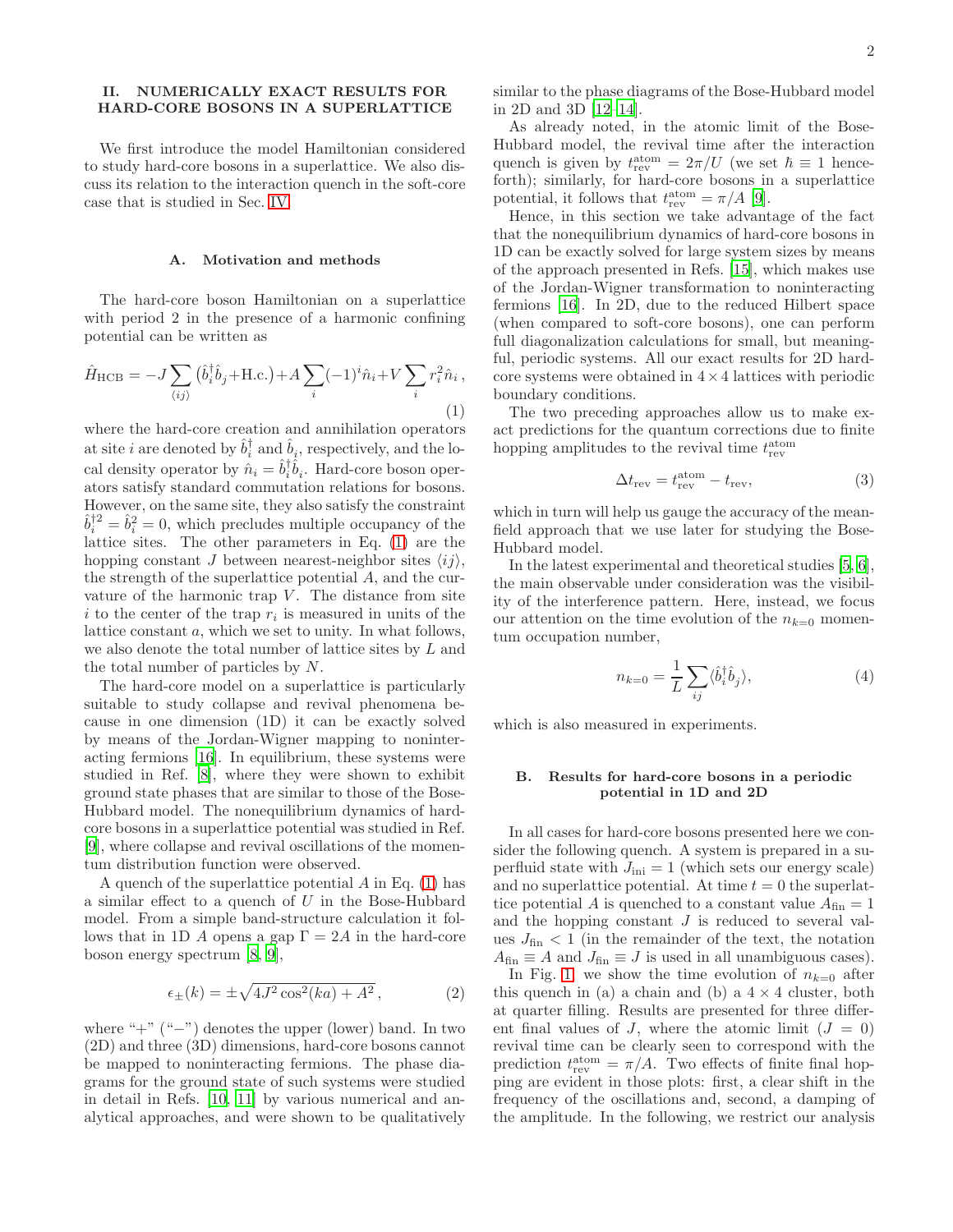to the period and amplitude of the first revival. In the homogeneous case, the frequency can be calculated from the revival time. In the presence of a confining potential, this is in general not possible as the exact revival time can change on long time scales.



<span id="page-2-0"></span>FIG. 1: (Color online) Time evolution of  $n_{k=0}(t)$  for three final values for the hopping constant,  $J_{fin} = 0$ ,  $J_{fin} = 0.3$ , and  $J_{\text{fin}} = 0.6$ , in a system with a superlattice potential in 1D (a) and 2D (b). These calculations were done in a chain with  $L = 400$  lattice sites in 1D and in a  $L = 4 \times 4$  system in 2D, both at quarter filling. Time is measured in units of  $\hbar/J_{\text{ini}}$ .

The quantum corrections due to finite hopping  $\Delta t_{\rm rev}$ versus J for constant  $A = 1$  are presented in a log-log plot in Fig.  $2(a)$  for 1D and 2D systems. We find from those plots that the corrections follow a quadratic behavior for values of  $J \leq 0.1$ . This is depicted by a quadratic fit  $f(x) = ax^2$  to data points with  $J \leq 0.01$ . Also evident from those plots is the very weak dependence of  $\Delta t_{\rm rev}$  on the density both in 1D and 2D. This turns out to be very convenient later when studying the harmonically trapped systems.

In Fig. [2\(](#page-2-1)b) we consider the damping of the oscillations, which can be characterized by the amplitude of the first revival  $n_{k=0}^{\text{rev}} = n_{k=0}(t = t_{\text{rev}})$  subtracted from its value in the atomic limit:  $\Delta n_{k=0}^{\text{rev}} = n_{k=0}^{\text{atom,rev}} - n_{k=0}^{\text{rev}}$ . For this quantity we find a quartic behavior, as illustrated by the fits in Fig. [2\(](#page-2-1)b) and a much stronger dependence on the density. The very fast reduction of the damping with decreasing  $J$  makes it a less attractive tool for experimentally probing small values of J.

We find numerically the scaling of  $t_{\text{rev}}$  with respect to the system parameters  $J$  and  $A$  to have the following functional form  $t_{rev}(J, A) \equiv t_{rev}(J/A)/A$  whereas for the damping  $n_{k=0}^{\text{rev}}(J, A) \equiv n_{k=0}^{\text{rev}}(J/A)$ ; that is, the former depends on the value of A and  $J/A$  while the latter is only a function of the ratio  $J/A$ . In the atomic limit, the revival time scales with A:  $t_{\text{rev}}^{\text{atom}}(A) = \pi/A$ and therefore the preceding scaling holds also true for  $\Delta t_{\rm rev}$ :  $\Delta t_{\rm rev}(t, A) \equiv \Delta t_{\rm rev}(t/A)/A$ . In Sec. [III](#page-4-0) we are



<span id="page-2-1"></span>FIG. 2: (Color online) Quantum corrections to (a) the revival time  $(\Delta t_{\text{rev}})$ , and (b) the revival amplitude  $(\Delta n_{k=0}^{\text{rev}})$ , vs J. Results are presented for three densities  $n = 0.125$ ,  $n = 0.25$ and  $n = 0.5$  in 1D and 2D. In (a) a quadratic dependence is observed whereas in (b) a quartic dependence is present. These behaviors are emphasized by power-law fits for data points with  $J \leq 0.01$ . The system sizes for 1D are  $L = 800$ for  $n = 0.125$ , and  $L = 400$  for  $n = 0.25$  and  $n = 0.5$ , and for 2D  $L = 4 \times 4$  for all densities. Results for  $n > 0.5$  trivially follow from the particle-hole symmetry of the model. No data are presented for  $n = 0.125$  in (b) because only two particles are present in the  $4 \times 4$  cluster and no damping occurs.

able to analytically confirm this result for the mean-field approximation. On the other hand, in the atomic limit,  $n_{k=0}^{\max}(A)$  is independent of A as the system exhibits perfect revivals so  $\Delta n_{k=0}^{\text{rev}}$  is only a function of  $J/A$ .

#### <span id="page-2-2"></span>C. Results for hard-core bosons in a trap in 1D

Experimental systems are in general different from the ones discussed in Sec. [II B.](#page-1-2) This is because a confining potential is required for containing the gas of bosons. The confining potential in experiments is to a good approximation harmonic, and generates an inhomogeneous density profile. Given the results shown in Fig.  $2(a)$ , where the revival time was shown to depend only weakly on the density, one would expect the outcome in the presence of a trap not to be strongly dependent on the confining potential and the total number of particles.

Up to small corrections, the preceding turns out to be the case for the changes induced in the revival time by a finite hopping. However, as shown in Fig.  $3(a)$ , if one quenches  $J$  and  $A$  keeping constant the trapping potential, then a very high damping rate can be seen even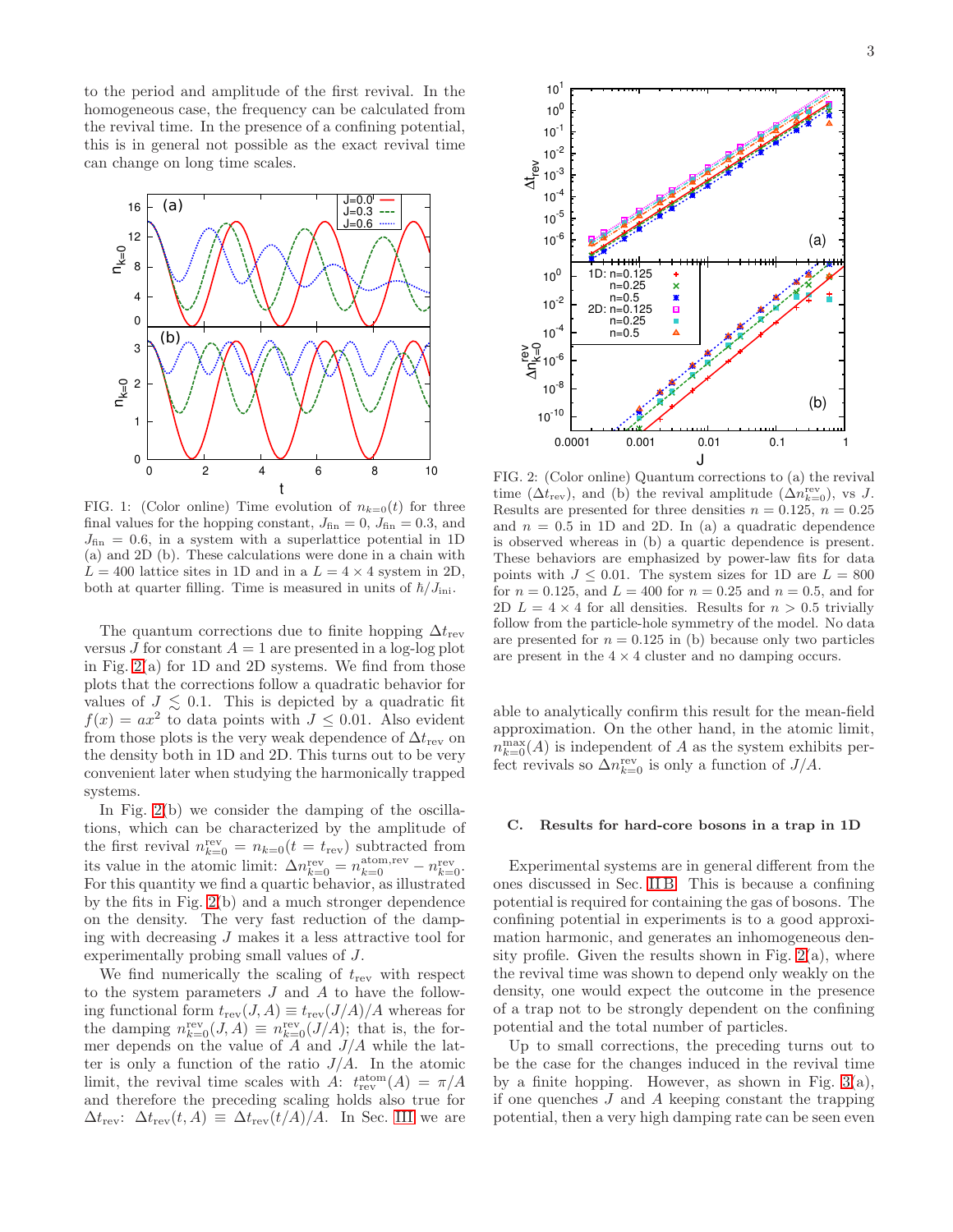in the atomic limit. Hence, measurements at a constant curvature of the trap are not the best way to proceed in trapped systems. They mix the effects of the trapping potential and the finite hopping in the outcome. In fact, even the quadratic behavior obvious in the homogeneous case (Fig. [2\)](#page-2-1) becomes obscured in the trap if the confining potential is kept the same from the initial state.



<span id="page-3-0"></span>FIG. 3: (Color online) Time evolution of  $n_{k=0}(t)$  in a trap after a quench with (a) constant curvature  $V = 10^{-4}$ , (b) constant characteristic density  $\tilde{\rho} = 1.0$ , and (c) turning off the trap  $(V_{fin} = 0)$ , all for the same initial state. In text (b) and (c) are referred to as quench type (i) and (ii), respectively. These calculations were done for a system with  $L = 400$  and  $N = 100$ . To keep the characteristic density constant during the quench we changed  $V_{\text{ini}} = 10^{-4} \rightarrow V_{\text{fin}} = 0$  for  $J = 0$ ,  $V_{\text{ini}} = 10^{-4} \rightarrow V_{\text{fin}} = 3 \times 10^{-5}$  for  $J = 0.3$  and  $V_{\text{ini}} = 10^{-4} \rightarrow$  $V_{\text{fin}} = 6 \times 10^{-5}$  for  $J = 0.6$ .

In previous work in equilibrium it has been argued that the correct way to define the thermodynamic limit for a trapped system is by keeping constant the so-called characteristic density  $\tilde{\rho} = N[V/(dJ)]^{\frac{d}{2}}$ , where d is the dimensionality of the system (see, e.g., Ref. [\[17\]](#page-9-16)). This is equivalent to what is done in homogeneous systems when one keeps constant the density  $N/L$ . Since in Sec. [II B](#page-1-2) all quenches were performed keeping constant  $N/L$ , we have studied quenches in the trap in which the characteristic density is kept constant; that is, one needs to reduce the trapping potential by the same amount that the hopping parameter is reduced. We denote this scenario quench type (i). Another way of reproducing the homogeneous results that comes to mind is to remove the trapping potential concurrently with the superlattice quench and observe oscillations which then take place in a homogeneous potential. This scenario is denoted quench type (ii). Within the second approach, one realizes that the gas starts expanding after the quench. However, if the considered hopping parameters and revival times are sufficiently small, this will not constitute a problem. Results for the dynamics of these cases are shown in Figs. [3\(](#page-3-0)b) and  $3(c)$ . In contrast to the quench that keeps constant

the curvature of the trap we now observe that the time evolution of  $n_{k=0}$  is very similar to the one in homogeneous systems depicted in Fig. [1.](#page-2-0)



<span id="page-3-1"></span>FIG. 4: (Color online) Quantum corrections to (a) the revival time  $(\Delta t_{\text{rev}})$ , and (b) the revival amplitude  $(\Delta n_{k=0}^{\text{rev}})$  vs J for  $A_{fin} = 1$ , both for the quench scenarios (i) keeping the characteristic density constant, and (ii) turning off the trap. Results are presented for three different initial values of the characteristic density  $\tilde{\rho} = 1.0$ ,  $\tilde{\rho} = 2.0$ , and  $\tilde{\rho} = 3.0$ , which correspond to curvatures  $V_{\text{ini}} = 4.44 \times 10^{-5}$ ,  $V_{\text{ini}} = 1.78 \times$  $10^{-4}$ , and  $V_{\text{ini}} = 4 \times 10^{-4}$ , respectively; the system sizes are  $L = 500, L = 400, L = 300$ , with  $N = 150$  in all cases. Note that  $\tilde{\rho} = 3.0$  already has a Mott-insulating region in the center of the trap, while  $\tilde{\rho} = 1.0$  and  $\tilde{\rho} = 2.0$  are entirely superfluid. The quadratic and quartic fits in (a) and (b) were done for points with  $J \leq 0.01$ .

For both quench scenarios (i) and (ii), we find a quadratic behavior for  $\Delta t_{\rm rev}$ , which is similar to what was shown in Fig. [2](#page-2-1) for homogeneous systems. Interestingly this behavior is, as depicted in Fig. [4\(](#page-3-1)a), practically independent of the quench type and the characteristic density of the initial state. We note that for  $\tilde{\rho} = 3.0$  the initial state has an insulating  $(n = 1)$  domain in the center of the trap, while for the other characteristic densities the system is purely superfluid. In 1D, the insulator appears in the center of the trap when  $\tilde{\rho} \sim 2.6 - 2.7$  [\[15\]](#page-9-15). The independence of the asymptotic behavior of  $\Delta t_{\rm rev}$  on the initial state suggests that by measuring the correction to the revival time due to the finite value of  $J$  in experiments, it is possible to determine  $J$  if one knows  $A$ . The same can be said for systems without a trap.

On the other hand, as shown in Fig. [4\(](#page-3-1)b),  $\Delta n_{k=0}^{\text{rev}}$  re-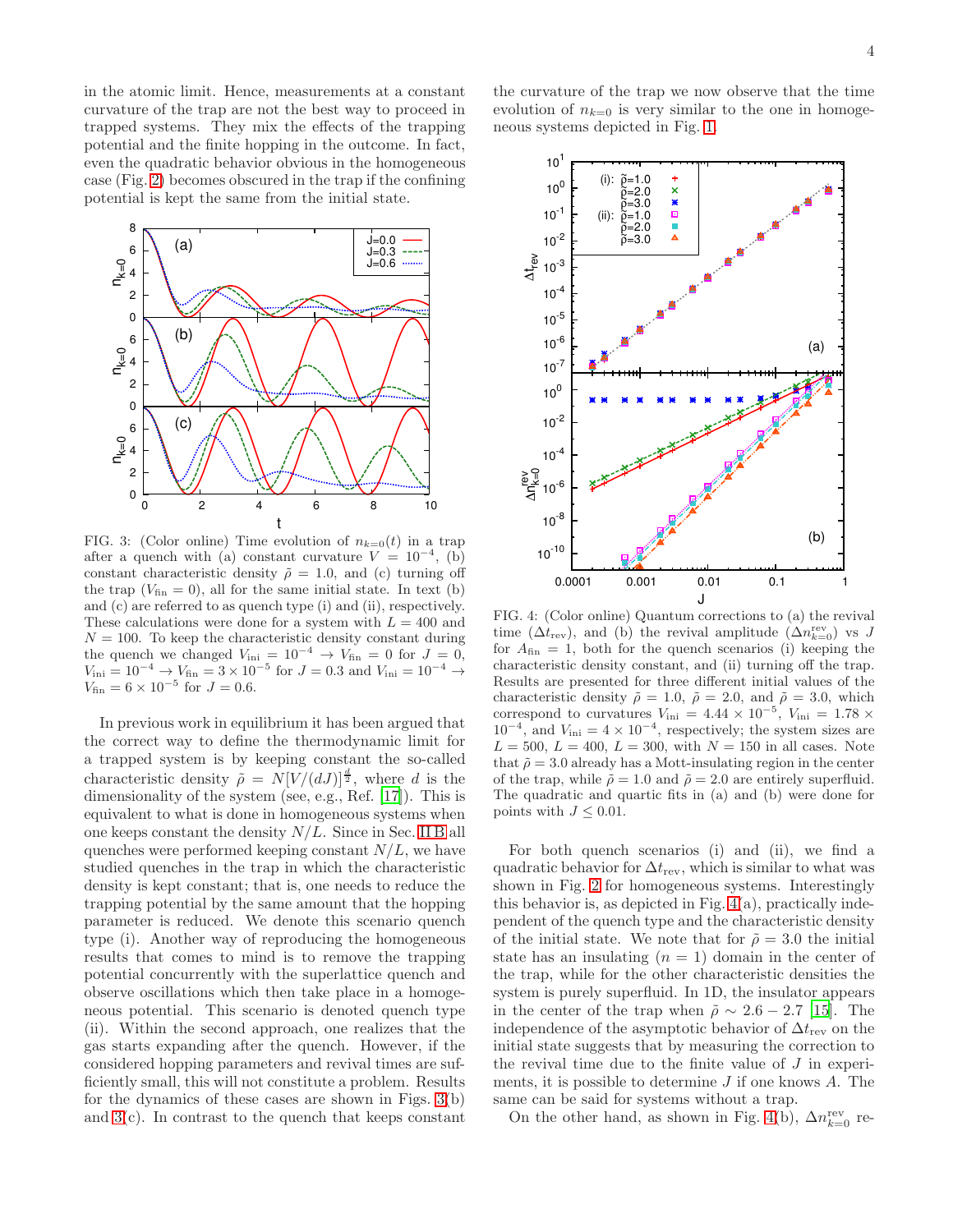veals a strong dependence on the quench type and the initial density. For scenario (i), we obtain a quadratic behavior for pure superfluid initial states ( $\tilde{\rho} = 1.0$  and  $\tilde{\rho} = 2.0$ , while for the one having a Mott insulating domain  $(\tilde{\rho} = 3.0)$  a constant damping rate is always present for  $J < 1$ . For quench type (ii), the damping behaves completely differently and shows the quartic behavior observed in the homogeneous case. With respect to the aim to simulate the homogeneous case, this result indicates that the fact that the density profile remains unchanged during the time evolution under scenario (i) is less important than the fact that the potential is homogeneous after quench (ii).

## <span id="page-4-0"></span>III. MEAN-FIELD APPROACH

Within the mean-field approximation, we can extend our analysis to consider the more experimentally relevant Bose-Hubbard model:

$$
\hat{H}_{\text{SCB}} = -J \sum_{\langle ij \rangle} (\hat{a}_i^\dagger \hat{a}_j + \text{H.c.}) + \frac{U}{2} \sum_i \hat{n}_i (\hat{n}_i - 1) + \sum_i \hat{n}_i V r_i^2, \quad (5)
$$

where  $[\hat{a}_i, \hat{a}_j^{\dagger}] = \delta_{ij}$  and  $[\hat{a}_i, \hat{a}_j] = [\hat{a}_i^{\dagger}, \hat{a}_j^{\dagger}] = 0$ , as usual for bosons. The on-site interaction energy is denoted by U.

The mean-field theory that we employ is based on the restriction of the wave function to the Gutzwiller-type product state,

$$
|\Psi_{\rm MF}\rangle = \prod_{i=1}^{L} \sum_{n=0}^{n_c} \alpha_{in} |n\rangle_i , \qquad (6)
$$

where  $n_c \to \infty$  for thermodynamic systems,  $|n\rangle_i$  denotes a single-site Fock state for lattice site  $i$  and the complex coefficients  $\alpha_{in}$  allow for a time dependence. For all numerical calculations, a finite cutoff  $n_c$  is taken.

The mean-field ground state in equilibrium is found by minimization of the energy expectation value,

$$
\langle\Psi_{\rm MF}|\hat{H}_{\rm SCB} - \mu\hat{N}|\Psi_{\rm MF}\rangle,\tag{7}
$$

where  $\mu$  is the chemical potential and  $\hat{N}$  counts the total number of particles. Hence, from here on we work on the grand-canonical ensemble. To find the time-evolution of the mean-field approximated system, we employ the time-dependent variational principle [\[18](#page-9-17)] that minimizes the expression

$$
\langle\Psi_{\rm MF}|i\partial_t - \hat{H}_{\rm SCB} + \mu \hat{N}|\Psi_{\rm MF}\rangle, \qquad (8)
$$

and yields the following set of differential equations:

$$
i\dot{\alpha}_{in} = -J \sum_{\langle j \rangle_i} \left( \sqrt{n+1} \alpha_{i(n+1)} \Phi_j^* + \sqrt{n} \alpha_{i(n-1)} \Phi_j \right) + \alpha_{in} n \left[ \frac{U}{2} (n-1) + V r_i^2 - \mu \right]. \tag{9}
$$

Here  $\Phi_j = \langle a_j \rangle = \sum_{n=1}^{n_c} \sqrt{n} \alpha_{j(n-1)}^* \alpha_{jn}, \alpha_{i(-1)} =$  $\alpha_{i(n_c+1)} = 0$ , and  $\sum_{\langle j \rangle_i}$  denotes summation over all j that are nearest neighbors of i. This is a set of  $L \times n_c$ equations. The time evolution described by Eq. [\(9\)](#page-4-1) preserves normalization and the total particle number N. We solve the system numerically using a fourth-order Runge-Kutta method. Self-consistency is guaranteed by monitoring the total energy, particle number, and normalization.

At this point it is important to stress that this meanfield approach is in principle an uncontrolled approximation. We gauge its validity against our exact results in Sec. [III B.](#page-5-0) Before doing so, we present an instructive analytical solution for the equations introduced previously in the hard-core limit and for a periodic potential  $(V = 0)$ .

## A. Analytical mean-field solution for hard-core bosons in a periodic potential

<span id="page-4-5"></span>In the case of hard-core bosons, it is possible to reduce the number of equations considerably and employ a parametrization for the  $\alpha_{in}$  in Eq. [\(9\)](#page-4-1) that preserves normalization and deals with real variables – this is due to the equivalence of hard-core bosons to  $s = 1/2$  spins, which leads to the following ansatz for the Gutzwiller wave function [\[19](#page-9-18)]:

<span id="page-4-2"></span>
$$
|\Psi_{\text{HCB}}\rangle = \prod_{i=1}^{L} e^{i\chi_i} \left( \sin \frac{\theta_i}{2} + \cos \frac{\theta_i}{2} e^{i\phi_i} a_i^{\dagger} \right) |0\rangle. \quad (10)
$$

If there is no trap in the system  $(V = 0)$  it is possible to use translational invariance to simplify the equations [\(9\)](#page-4-1), in which in the hard-core limit we again employ the superlattice quench introduced before. This leads to a formal replacement of  $U(n-1)/2$  by A in [\(9\)](#page-4-1). As all sites with the same potential must have the same properties and the system's wavefunction is a product of single-site states, the L-site system can be reduced to an effective two-site problem (for two on-site potentials  $\mu_{1/2} = \mu \pm A$ ) independent of the dimension. Then the ansatz Eq. [\(10\)](#page-4-2) yields the following form of Eq. [\(9\)](#page-4-1):

<span id="page-4-3"></span>
$$
\dot{\theta}_1 = -2 d J \sin \theta_2 \sin \phi \,,\tag{11a}
$$

$$
\dot{\theta}_2 = 2 d J \sin \theta_1 \sin \phi, \qquad (11b)
$$

$$
\dot{\phi} = 2A - 2 d J(\sin \theta_2 \cot \theta_1 - \sin \theta_1 \cot \theta_2) \cos \phi, (11c)
$$

where  $\phi \equiv \phi_1 - \phi_2$ . Here it can be seen that dimensionality enters the equations only by a simple rescaling of the hopping parameter:  $J \to d J$ .

Also, the argument of translational invariance allows one to find a simple expression for  $n_{k=0}$  in the two-site system:

<span id="page-4-4"></span>
$$
n_{k=0} = n + \frac{1}{4}\sin\theta_1\sin\theta_2\cos\phi.
$$
 (12)

<span id="page-4-1"></span>Figure [5](#page-5-1) depicts the time evolution of  $n_{k=0}$  for the same systems for which the exact solution was presented in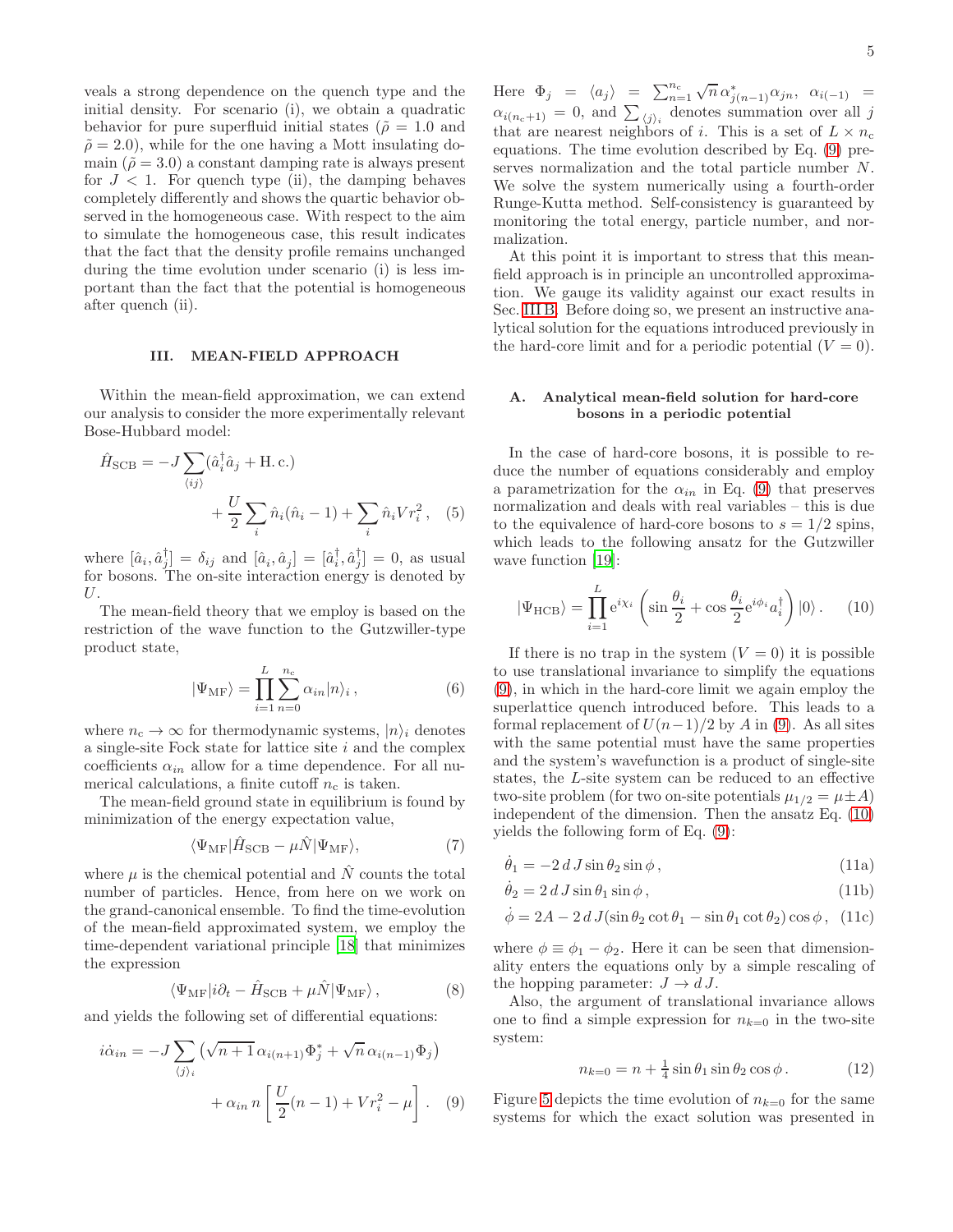

<span id="page-5-1"></span>FIG. 5: (Color online) Plot of the time evolution of hard-core bosons in a periodic potential in the mean-field approximation for 1D (a) and 2D (b) after a superlattice quench  $A_{\text{ini}} = 0 \rightarrow$  $A_{fin} = 1$  for a system at quarter filling. This is to be compared with the exact results in Fig. [1,](#page-2-0) where exactly the same system parameters were used.

Fig. [2.](#page-2-1) One can clearly see that the mean-field and exact results show a similar shift of the frequency. However, the mean-field solutions exhibit no damping, and hence they are qualitatively incorrect for that quantity.

At this point it is instructive to extract the result for the atomic limit: for  $J = 0$ , Eq. [\(11\)](#page-4-3) has the trivial solution  $\phi(t) = 2A t + \phi(0)$  and  $\theta_{1/2}$  constant. Insertion of this result in Eq. [\(12\)](#page-4-4) immediately reveals the revival time  $t_{\text{rev}}^{\text{atom}} = \pi/A$ .

Obtaining the solution of the system of Eqs. [\(11\)](#page-4-3) for finite J is possible by treating them like a classical system. Identification of Hamilton functions and the observation of its trajectories leads to an analytical expression for the period of  $n_{k=0}$ :

$$
t_{\text{rev}} = \int_{u_1}^{u_2} du f(u), \quad \text{where} \quad (13)
$$

$$
f(u) = \left\{ d^2 J^2 (1 - u^2) [1 - (2\gamma - u)^2] - (\mathcal{H}'_0 - Au)^2 \right\}^{-\frac{1}{2}}
$$

where  $\gamma = 2n-1$  and  $\mathcal{H}'_0 = -4n(1-n) d J - \gamma A$ . A closed expression for the preceding integral exists. However, it is cumbersome and does not provide any apparent information on the functional form of  $t_{\text{rev}}$  as it depends on the elliptic integral of the first kind. The integral limits  $u_1$  and  $u_2$  are the solutions of  $1/f(u) = 0$  that lie within [−1, 1]. This requires solving the root of a polynomial of fourth order, which can also be done analytically. The lower boundary  $u_1$  is given by a simple expression:  $u_1 = \gamma$ . In the case of half filling, also the upper boundary is given by a simple expression:  $u_2 = \frac{A}{2dJ} \left( \sqrt{1 + 8d^2J^2/A^2} - 1 \right)$ .

In Fig. [6,](#page-5-2) we plot the analytic solution for different dimensions at quarter filling. As mentioned before, dimensionality in the mean-field picture is captured by a simple rescaling of  $J \to dJ$ . For comparison, we de-



<span id="page-5-2"></span>FIG. 6: (Color online) Plot of the revival time  $\Delta t_{\text{rev}} = t_{\text{rev}}^{\text{atom}}$  $t_{\text{rev}}$  for a system of hard-core bosons in a periodic potential and a superlattice quench  $A_{\text{ini}} = 0 \rightarrow A_{\text{fin}} = 1$ .  $t_{\text{rev}}$  is given by the analytic solution Eq. [\(13\)](#page-5-3). Depicted are results for 1D, 2D, and 3D. The data points are numerical solutions of the set of Eqs.  $(9)$ .

pict numerical solutions of Eq. [\(9\)](#page-4-1) as points in the plot. The latter are required for studying the inhomogeneous trapped hard-core boson case and soft-core bosons, for which no analytic solutions are available.

The analytic expression [\(13\)](#page-5-3) allows us to confirm the numerical finding for the scaling relations of  $t_{\text{rev}}$  and  $n_{k=0}^{\text{rev}}$ with respect to the parameters A and J. The proposed scaling for the revival time  $t_{\text{rev}}(J, A) \equiv t_{\text{rev}}(J/A)/A$  does obviously hold for the integrand  $f(u)$  in Eq. [\(13\)](#page-5-3). The fact that for the integration limits one has  $u_{1/2}(J, A) \equiv$  $u_{1/2}(J/A)$ , proves the proposition for the mean-field case.

Furthermore, the evaluation of Eq. [\(12\)](#page-4-4) leads to the expression

$$
n_{k=0} = n - \frac{1}{4dJ}(\mathcal{H}'_0 + A\cos\theta_1), \qquad (14)
$$

where one can see, (i) that no damping of  $n_{k=0}$  occurs within the mean-field approximation in the hard-core limit and (ii) that  $n_{k=0}$  only depends on  $J/A$  as found for the numerical solution.

<span id="page-5-3"></span>We note also that for the case of half filling and  $d J = 1$ , Eq. [\(13\)](#page-5-3) yields  $t_{rev} \rightarrow \infty$ , reflecting the fact that the mean-field equations of motion do not predict any oscillations in this case – in contrast to the exact solution. With the absence of damping and the last observation, there are already two deficiencies of the mean-field approximation that we need to keep in mind for the analysis that follows – this makes the comparison to the exact solution an essential duty to ensure one has an idea of the limits of the validity of the mean-field results presented in Sec. [IV.](#page-7-0)

### <span id="page-5-0"></span>B. Exact vs mean-field results

In equilibrium, a detailed comparison between the predictions of the mean-field theory introduced before and exact quantum Monte Carlo simulations for the ground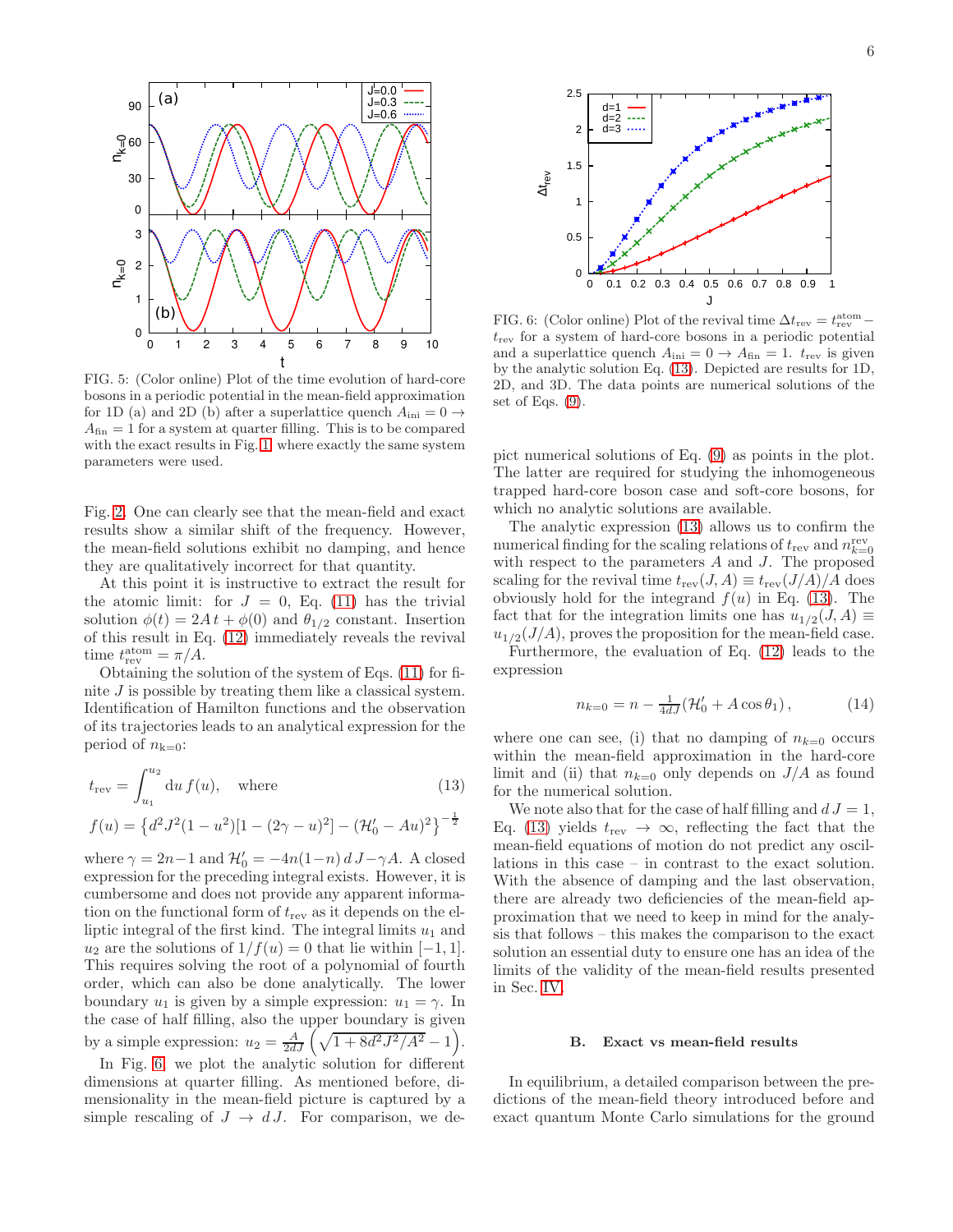state of hard-core bosons in the presence of a superlattice potential was presented in Refs. [\[10,](#page-9-11) [11\]](#page-9-12). The Gutzwiller approach was found to correctly predict the two phases present in the ground state of this model, namely, a superfluid phase for all fillings but  $n = 0, 1/2$ , and 1 and for  $n = 1/2$  below a critical value of  $A/J$  and a Mott insulator (a charge density wave) for  $n = 1/2$  above a critical value of  $A/J$ . However, Gutzwiller mean-field theory was shown to provide a poor estimate of the critical value of  $A/J$  for the superfluid-Mott-insulator transition. It overestimated it by around 100% in 2D and a 50% in 3D.

As shown in the previous section, after the quench in the periodic system, the mean-field solution does not exhibit any damping for the amplitude of the oscillation whereas in the exact solution there obviously is damping. For this reason, we do not study the damping any further. In the remainder of the article we therefore focus on the predictions of mean-field theory for the corrections to the revival time.

In order to be more quantitative, we define the relative deviation of the mean-field approximation from the exact solution by

<span id="page-6-0"></span>
$$
\varepsilon(J) = \frac{\Delta t_{\text{rev}}^{\text{ex}}(J) - \Delta t_{\text{rev}}^{\text{mf}}(J)}{\Delta t_{\text{rev}}^{\text{ex}}(J)}
$$
(15)

where  $\Delta t_{\rm rev}^{\rm ex}(J)$  and  $\Delta t_{\rm rev}^{\rm mf}(J)$  are the corrections to the revival time due to a finite value of J for the exact and mean-field solutions, respectively.



<span id="page-6-1"></span>FIG. 7: (Color online) Comparison of the mean-field approximation and the exact solution for  $1D(a, c)$ , and  $2D(b, d)$ . In (a) and (b), we plot the error introduced in [\(15\)](#page-6-0) on a linearlog scale for the systems presented in Fig. [2.](#page-2-1) In (c) and (d), we again show the results presented in Fig. [2](#page-2-1) but this time on a linear scale together with the mean-field results, where the latter are drawn as lines and were calculated via the analytical solution [\(13\)](#page-5-3).

In Figs. [7\(](#page-6-1)a) and 7(b), we plot  $\varepsilon(J)$  in a linear-log scale vs J. That figure shows an almost constant error over

two decades  $(10^{-3} \lesssim J \lesssim 10^{-1})$ . For  $J \lesssim 10^{-3}$  roundingoff errors set in as one starts dealing with numbers ∼  $10^{-10}$ ; that is, the deviations seen in that region are not to be considered any further. The absolute value in the constant part of the deviation is around 16% for 1D (a) and 11% for 2D (b) for  $n = 0.125$  and  $n = 0.25$ . At half filling, interestingly, the deviation is yet much smaller. In all cases, it is obvious that the mean-field approximation describes the 2D system better than the 1D case, even though the system size in 1D is one order of magnitude larger than in 2D and mean-field is expected to be more accurate as the system size is increased.

In Figs.  $7(c)$  and  $7(d)$ , we present the same results as in Fig. [2](#page-2-1) and compare them to the mean-field predictions, but this time in a linear scale. This scale emphasizes the differences between the mean-field results and the exact ones for values of J close to  $A = 1$ . Once again, it is obvious that the mean-field approximation works better in 2D than in 1D, and that it becomes a very good approximation of the exact results for  $n = 0.125$  and  $n = 0.25$ . We further note the already-mentioned case of  $dJ = 1$ , which does not yield any revival in the mean-field approximation and therefore  $\Delta t_{\text{rev}} \to \infty$  as the figures suggests. Interestingly, there is a corresponding anomaly in the exact solution in 2D: there, in a neighborhood of  $J = 0.5$ , the exact solution does not produce a symmetric peak after the first revival oscillation, which makes it meaningless to determine a value for the revival time – therefore these data points are missing. Finally, Figs. [7\(](#page-6-1)a) and (b) show that at half filling mean-field theory provides the most accurate results for the quadratic region of small values of J, whereas it provides the worse results for large values of  $J$ , as seen in (c) and (d).



<span id="page-6-2"></span>FIG. 8: (Color online) Plots of the error [\(15\)](#page-6-0) for the 1D trapped case presented in Fig. [4](#page-3-1) for: (a) quench type (i) keeping the characteristic density constant and (b) quench type (ii) turning off the trap, both presented on a linear-log scale.

Results for  $\varepsilon(J)$  in the 1D trapped case are presented in Fig. [8](#page-6-2) for the two types of quenches introduced in the previous section: (i) the scenario of a constant characteristic density and (ii) switching off the trapping potential. The behavior is qualitatively the same as just discussed for the homogeneous case of Fig.  $7(a)$ . Quantitatively, we find an error  $\sim 5\%$ , which is in between the values for low and half filling in Fig. [7\(](#page-6-1)a), and is similar for both quench types. Such an intermediate value is expected because the trap causes a density profile with different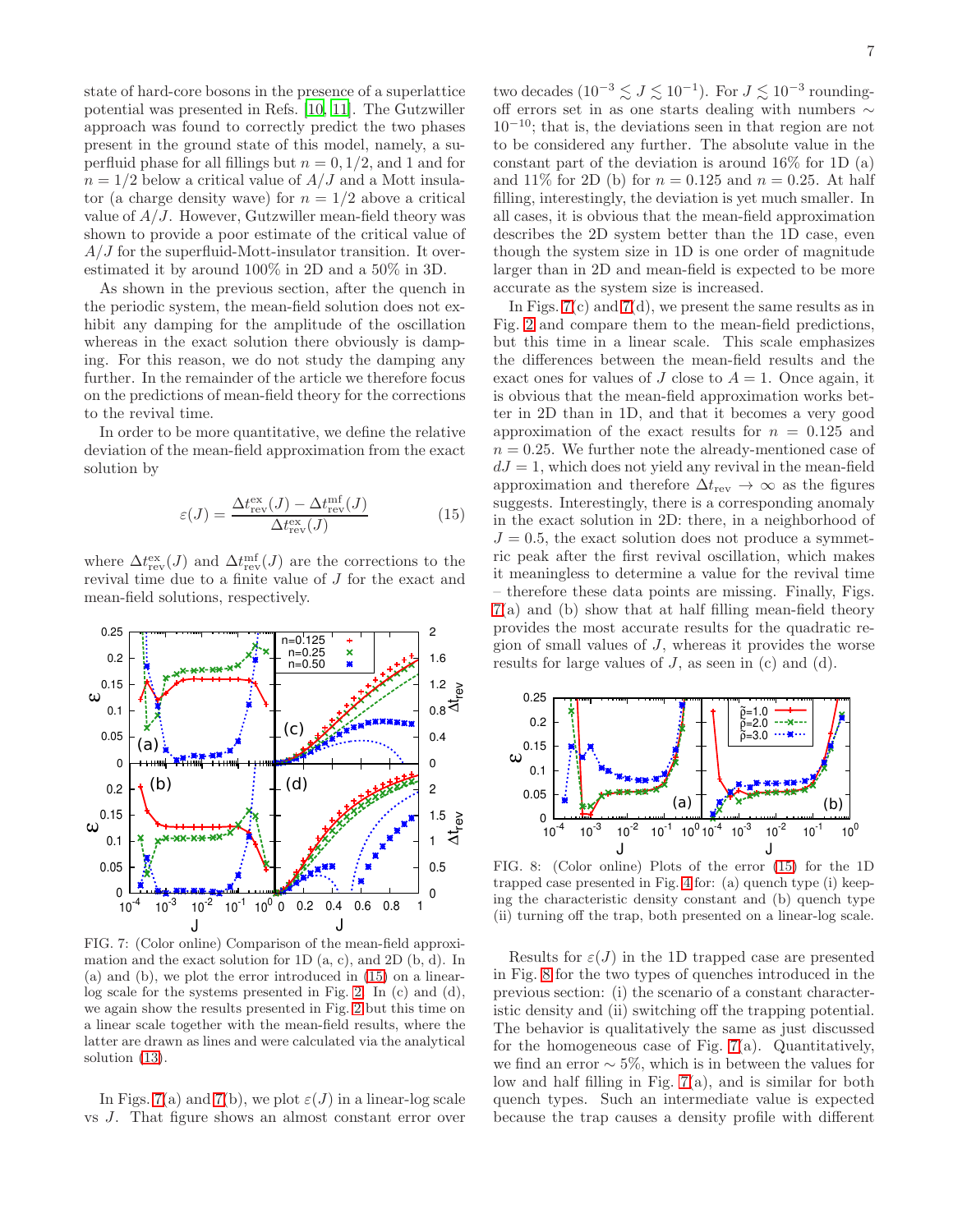densities in different regions of the trap.

For the description of experiments, which are of more interest in 3D trapped geometries and very large system sizes, one can expect much smaller errors than the ones in Fig. [8.](#page-6-2) Therefore, we conclude that the shift of the revival time due to a finite hopping is correctly captured not only qualitatively but also quantitatively by the meanfield approximation described here. This is an interesting finding considering that, in contrast, the description of the evolution of the amplitude in terms of the mean-field approximation is incorrect even at the qualitative level.

# <span id="page-7-0"></span>IV. RESULTS FOR SOFT-CORE BOSONS

In Refs. [\[2](#page-9-1), [20\]](#page-9-19) it has already been shown that ultracold bosonic gases in optical lattices can be well described by the bosonic Hubbard model [\(5\)](#page-4-5). In light of the recent results in Refs. [\[5](#page-9-2), [6\]](#page-9-3) mentioned in the introduction, we note that the interaction constant U and the hopping amplitude  $J$  in the Hamiltonian [\(5\)](#page-4-5) are the effective two-body interaction and one-body hopping, respectively, whose origin is not under discussion here. They may be obtained after multi-orbital renormalization effects are taken into account. Multi-orbital effects may also generate effective higher-body interactions that translate into additional frequencies during the collapse and revival of the matter-wave interference but are not considered here. These effects can be reduced by properly engineering the initial state. We focus on the effect that a finite effective hopping  $J$  has on the fist revival of the matter wave.

Collapse and revival oscillations like the ones observed experimentally in Refs. [\[1](#page-9-0), [5\]](#page-9-2) have been reproduced in 1D bosonic [\[21](#page-9-20)] and fermionic [\[22](#page-9-21)] systems by means of numerically exact time-dependent renormalization group techniques. Here we use mean-field theory to study 3D bosonic systems theoretically. Following the results of the previous section, we expect the mean-field predictions for the tunneling-induced correction of the revival time of the value in the atomic limit  $\Delta t_{\text{rev}}$  to be close to the exact results.

We proceed in the way introduced in the preceding section. For soft-core bosons, we solve the equations [\(9\)](#page-4-1) for a cutoff of  $n_c = 7$  numerically. This cutoff ensures convergence with respect to the energy expectation value and the momentum distribution, and was successfully employed in Ref. [\[23](#page-9-22)] to study the superfluid-Mottinsulator transition. Initially, the system is prepared in the Gutzwiller mean-field ground state of the trapped system at an intermediate interaction  $U_{\text{ini}} = 6 J_{\text{ini}} (J_{\text{ini}} =$ 1 sets our energy scale), which ensures the validity of a one-band model in experiments while the system is still far from the transition to the Mott insulator. Within the mean-field approximation  $(U/J)_{\text{crit}} = 34.8$  (for six near-est neighbors) [\[12](#page-9-13), [24](#page-9-23), [25](#page-9-24)]. At time  $t = 0$ , the on-site interaction is doubled to  $U_{fin} = 12$  and we investigate the collapse and revivals for several values of  $J_{\rm fin} \, < \, 1$ 

(where, as in the section about hard-core bosons, the notation  $U_{\text{fin}} \equiv U$  and  $J_{\text{fin}} \equiv J$  is used in all unambiguous cases).



<span id="page-7-1"></span>FIG. 9: (Color online) Dynamics of the zero momentum peak  $n_{k=0}$  vs time t for a system with homogeneous potential and density  $n = 1.5$ . Time is measured in units of  $\hbar/J_{\text{ini}}$ . These results are derived from the mean-field solution of the time evolution [\(9\)](#page-4-1) for the Bose-Hubbard model after an interaction quench from  $U_{\text{ini}} = 6$  to  $U_{\text{fin}} = 12$ . Several final values of the hopping constant  $J$  are depicted.

Figure [9](#page-7-1) depicts the collapse and revival oscillations for the homogeneous case. These predictions, within meanfield theory, correspond to the solution of a single site problem. They clearly exhibit a different functional form when compared to the ones for hard-core bosons in a superlattice potential Fig. [2.](#page-2-1) Also, not only a shift in the revival time is present but additionally a damping of the amplitude can be observed. We do not consider this damping effect, as we cannot make any statement about the validity of the mean-field approximation for this quantity (see Sec. [III\)](#page-4-0). We note again that the revival time for the interaction quench in the atomic limit is given by  $t_{\text{rev}} = 2\pi/U$ .

In Fig. [10,](#page-8-0) we show  $\Delta t_{\text{rev}}$  for several densities in the homogeneous case. We observe a linear relation emphasized by the fits for data points with  $J \leq 0.01$  in the figure. Since soft-core bosons are not subject to particlehole symmetry, the behavior with increasing density is different from the one observed for hard-core bosons in Fig. [2.](#page-2-1) The smallest deviation from the atomic limit is no longer reached at half filling; instead, for soft-core bosons we find that it appears for a density  $n \sim 0.75$ . Except for densities around this value,  $\Delta t_{\text{rev}}$  is not strongly dependent on the density. With respect to the dependence of  $\Delta t_{\text{rev}}$  on both parameters J and U, we note that the same scaling as in the hard-core case (with  $A$  and  $U$  interchanged) holds true:  $t_{rev}(J, U) \equiv t_{rev}(J/U)/U$ .

The calculations for the trapped case are more demanding computationally. This is because translational invariance is broken and one has to deal with all the lattice sites in the system. The results reported here are obtained for a lattice with  $L = 30 \times 30 \times 30 = 27000$  sites with  $N = 1000$  up to  $N = 11000$ . As before, finite size effects for our observables of interest are extremely small. As a matter of fact, we found that it would be difficult to distinguish the results reported here from those of a  $L = 10<sup>3</sup> = 1000$  system. Again, results are presented for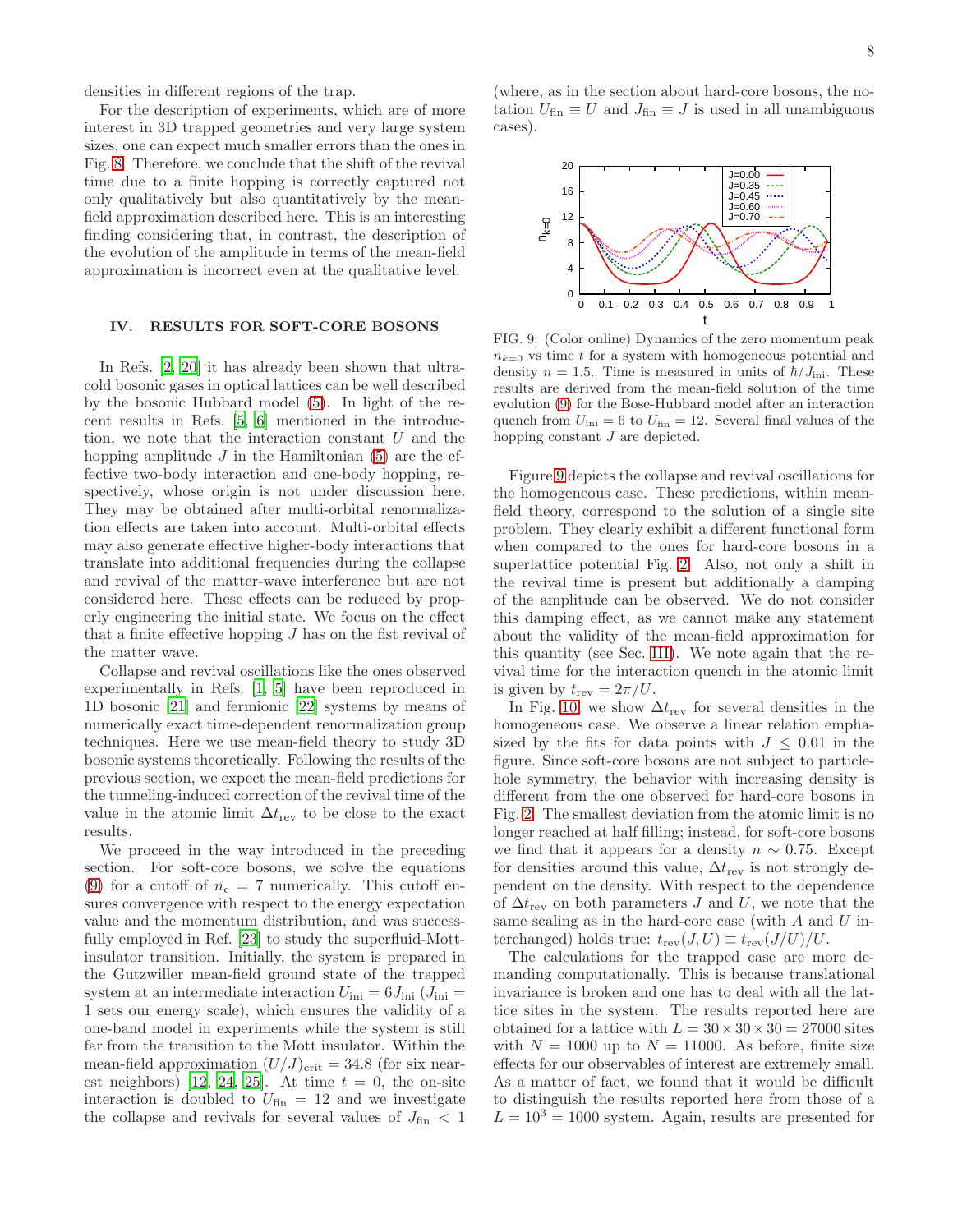

<span id="page-8-0"></span>FIG. 10: (Color online) Plot of  $\Delta t_{\rm rev}$  vs J for soft-core bosons in a homogeneous system and different densities after an interaction quench from  $U_{\text{ini}} = 6$  to  $U_{\text{fin}} = 12$ . This is done for a single-site system, as the homogeneous result is independent of the system size in the mean-field approximation. Note that the results for different densities lie very close to each other. The linear fits are done for data points with  $J \leq 0.01$ .

the two quench scenarios analyzed in detail in Sec. [II C](#page-2-2) for hard-core bosons.



<span id="page-8-1"></span>FIG. 11: (Color online) Plot of the time evolution of the momentum peak  $n_{k=0}$  for  $\sim$  11000 soft-core bosons in a lattice with  $L = 30 \times 30 \times 30$  sites for: (a) quench scenario (i), and (b) quench scenario (ii) (see text). The initial state has a characteristic density of  $\tilde{\rho} = 39.8$  and an on-site energy  $U_{\text{ini}} =$ 6. At time  $t = 0$  the interaction is quenched to  $U_{fin} = 12$  and the curvature of the trap is modified according to (i) and (ii).

Results for the time evolution of  $n_{k=0}$  in the harmonic trap are shown in Fig. [11](#page-8-1) for an initial state with characteristic density  $\tilde{\rho} = 39.8$  and the two different quench types: (i) keeping constant the characteristic density and (ii) turning of the trap. Here, we observe an effect that is qualitatively different from the the one seen in the hardcore limit (Fig. [3\)](#page-3-0) and the homogeneous soft-core case, namely, the revival time in the case with finite hopping exceeds the atomic value  $[Fig. 11(a)].$  $[Fig. 11(a)].$  $[Fig. 11(a)].$  This effect is only observed in the quench scenario (i) for high characteristic densities. For quench type (ii) the effect is not present for any density  $[Fig. 11(b)].$  $[Fig. 11(b)].$  $[Fig. 11(b)].$ 



<span id="page-8-2"></span>FIG. 12: (Color online) Quantum corrections to the revival time  $(\Delta t_{\text{rev}})$  vs J for the scenarios: (a) keeping the characteristic density constant, and (b) turning of the trap; and an interaction quench  $U_{\text{ini}} = 6 \rightarrow U_{\text{fin}} = 12$ . Results are presented for five different initial values of the characteristic density –  $\tilde{\rho} = 0.6$ ,  $\tilde{\rho} = 3.1$ ,  $\tilde{\rho} = 10.6$ ,  $\tilde{\rho} = 23.8$ , and  $\tilde{\rho} = 39.8$  – that correspond to the following values of the density in the middle of the trap:  $n_{\text{center}} \sim 0.5$ ,  $n_{\text{center}} \sim 1.0$ ,  $n_{\text{center}} \sim 1.5$ ,  $n_{\text{center}} \sim 2.0$  and  $n_{\text{center}} \sim 2.5$ . Note that in (a)  $\Delta t_{\text{rev}}$  has a negative sign for  $\tilde{\rho} = 23.8$  and  $\tilde{\rho} = 39.8$ ; therefore, the absolute value is depicted.

In Fig. [12,](#page-8-2)  $\Delta t_{\text{rev}}$  is plotted for several values of the characteristic density of the initial state. In Fig. [12\(](#page-8-2)a), results are shown for quench type (i). Note that we account for the fact that the revival time exceeds the atomic limit for high densities by plotting the absolute value of  $\Delta t_{\rm rev}$ ; in particular,  $\tilde{\rho} = 23.8$  and  $\tilde{\rho} = 39.8$  yield a negative value of  $\Delta t_{\text{rev}}$ . The strong dependence of the results on the characteristic density of the initial system, or equivalently, the initial density in the center of the trap, makes this scenario unsuitable for experimentally probing the values of  $J$  after the quench. The experimental uncertainty of the filling in the center of the trap would lead to a large uncertainty in determining J.

Scenario (ii) seems to be a good candidate for the latter goal. As depicted in Fig. [12\(](#page-8-2)b), for characteristic densities that are not too small  $(\tilde{\rho} \gtrsim 10)$  i.e. for densities in the center of the trap that are  $n_{\text{center}} \gtrsim 1.5$ , we observe a weak dependence of the revival time on the characteristic density of the initial state. This is usually fulfilled in experiments like [\[1\]](#page-9-0). We also note that the relative